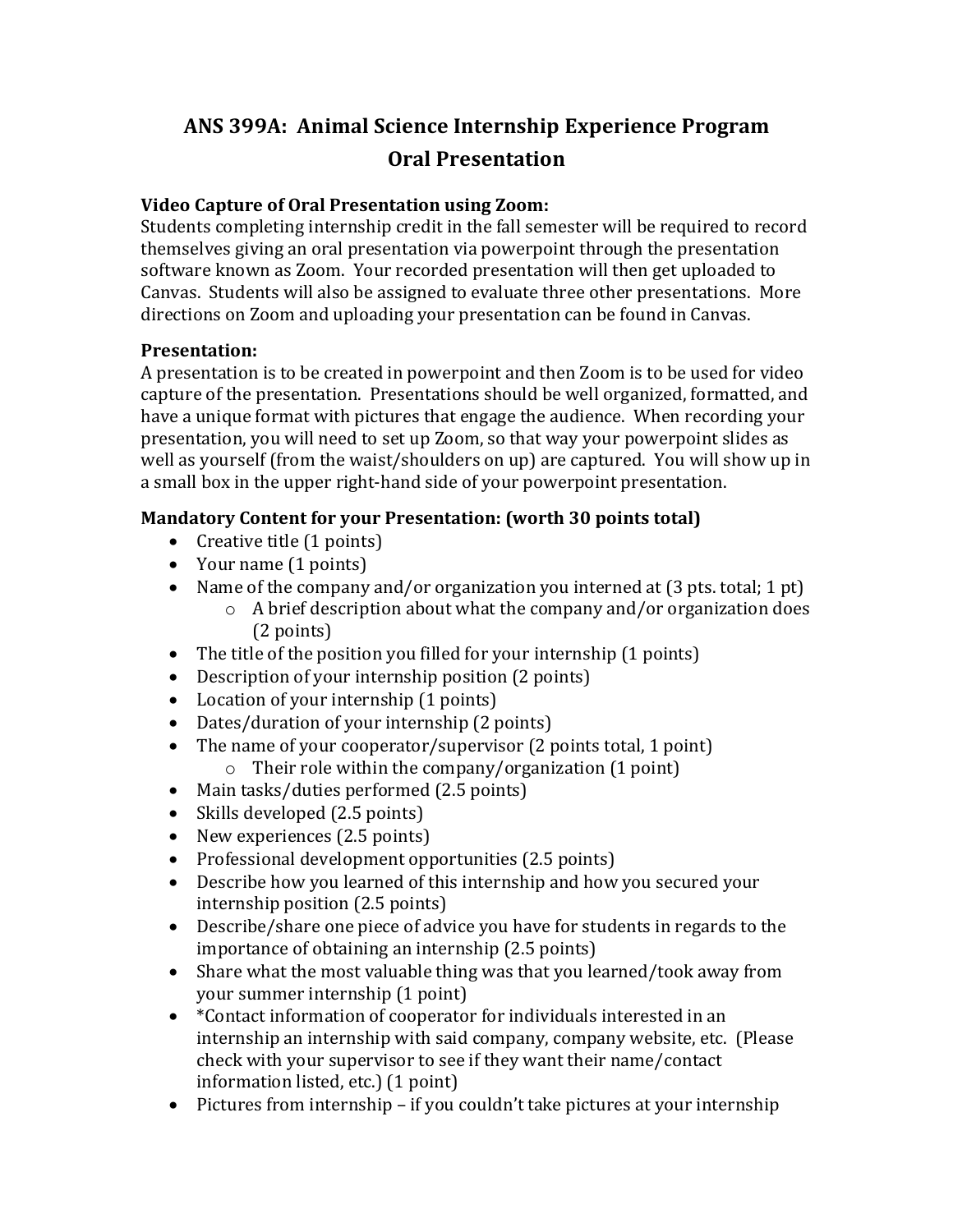inside animal handling facilities, please make note of this somewhere in your presentation so that the students who are peer-evaluating you understand why your presentation may be lacking pictures. Try to find some other means of incorporating images from the Internet, etc. Be sure to document where you find pictures on the Internet when incorporating them into your presentation. 

For the main tasks/duties performed, skills developed, new experiences, professional development categories I would like for you to pick out the key words/phrases from your bi-weekly journals.

## **Clothing for Presentation Day:**

Even though your presentation is going to be captured via the computer/Panopto you should still dress in business casual attire or you may wear a uniform that you wore for work when recording your presentation. You should also look wellgroomed for your presentation and please be mindful of what is going on in the background of your presentation (dirty laundry, distracting pets, posters on the wall, etc.).

## **Peer Evaluations: 3 peer evaluations x 5 pts. each = 15 points total**

- Students will be asked to peer-evaluate 3 students.
	- $\circ$  Each peer evaluation performed is worth 5 points.
		- 2.5 points for turning in the evaluation forms on time  $(2.5 \times 7.5)$ pts)
		- 2.5 points for making 3-5 comments per video being evaluated underneath the video in Canvas  $(2.5 \times 7.5 \text{ pts})$
	- $\circ$  Who you are assigned to evaluate can be found in the document in Canvas titled, List of Peer Evaluations.
	- $\circ$  Presentations will be available to view in mid-October.
	- $\circ$  5 points will be deducted if peer evaluations are not turned in by the deadline.
	- $\circ$  Peer-evaluations will need to be completed by early November by 5:00pm CST via hard copy. Hard copies are to be turned into 109G Kildee Hall.

## **Presentation Rubric: 30 points total**

- $\bullet$  Student presentations will be graded on the following criteria
	- $\circ$  Layout of visuals/text: powerpoint was easy to read/flows well, etc.: 5 points
	- $\circ$  Delivery of presentation: speed of voice, rate, fluctuations, etc.: 5 points
	- $\circ$  Student appearance during presentation must be business casual and well-groomed: 2.5 points
	- $\circ$  Grammar/Punctuation: 5 points
	- $\circ$  Spelling: 5 points
	- $\circ$  Use of pictures was appropriate, pictures cited if from the internet, and pictures helped enhance the presentation: 5 points